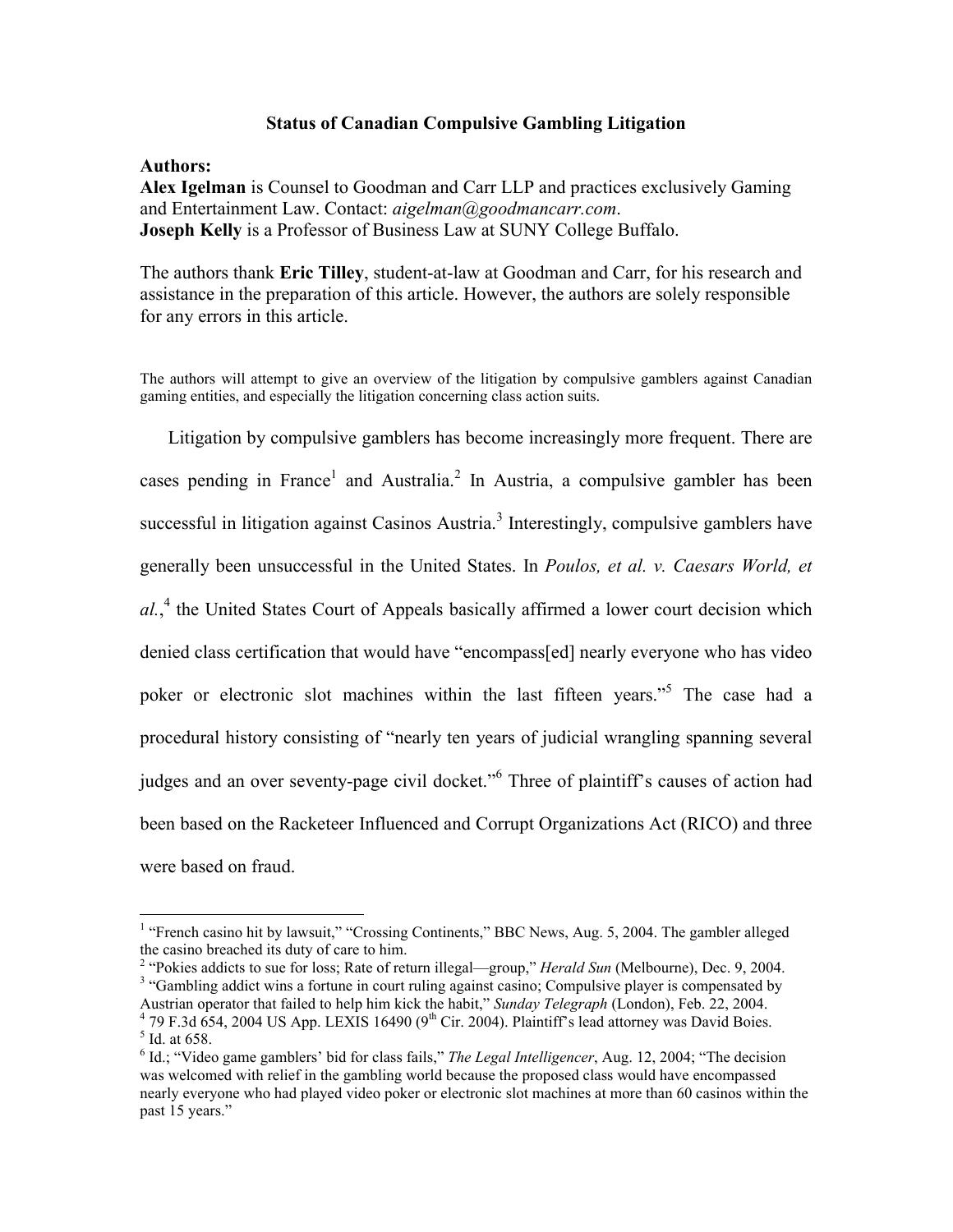In *Williams v. Aztar*,<sup>7</sup> plaintiff, a compulsive gambler, attempted to obtain federal jurisdiction by alleging a RICO statute violation along with pending state causes of action. The federal court concluded that his attempts to invoke federal jurisdiction were frivolous and that the plaintiff should "show cause" why he should not be sanctioned for filing the frivolous appeal. $\delta$ 

In Canada, there have been approximately five lawsuits filed by compulsive gamblers against gaming operators or casinos. Because most gaming operations and casinos in Canada are government sponsored, the government or some branch or association thereof will be a defendant in any claim naming a gaming operator or casino. Of the five lawsuits filed, three are or were in Ontario; the other two claims are in Nova Scotia and Quebec.

In March 2002, Lisa Dickert signed a self-exclusion form at the Brantford Casino in Ontario. This meant that she was barred from all provincial casinos and racetracks for six months. Notwithstanding her exclusion form, she returned to gambling facilities and lost heavily. After staying at the casino for an extended period without rest, Ms. Dickert departed by automobile and subsequently was involved in a motor vehicle accident. On February 5, 2003, her lawyer, Sean Dewart, sued the Ontario Lottery and Gaming Corp. (the "OLGC") on behalf of Lisa Dickert, her husband, and two minor children. The claim requested damages of \$750,000 for negligence, aggravated damages of \$125,000, and punitive damages of  $$125,000<sup>9</sup>$ 

The statement of claim alleges that, notwithstanding her signing a self-exclusion form in March 2002, "no steps were taken to prevent Lisa Dickert from subsequently gambling

<sup>7&</sup>lt;br>
<sup>7</sup> 351 F.3d 294 (7<sup>th</sup> Cir. 2003).

<sup>&</sup>lt;sup>8</sup> Id. at 298; one case involving compulsive gamblers against operators of video poker machines did settle out of court after seven years of litigation. Johnson v. Collins Holding Corp. 3:97 cv 2136 (D. South Carolina).

<sup>&</sup>lt;sup>9</sup> Plaintiff's Complaint, Ontario Superior Court of Justice, par. 1.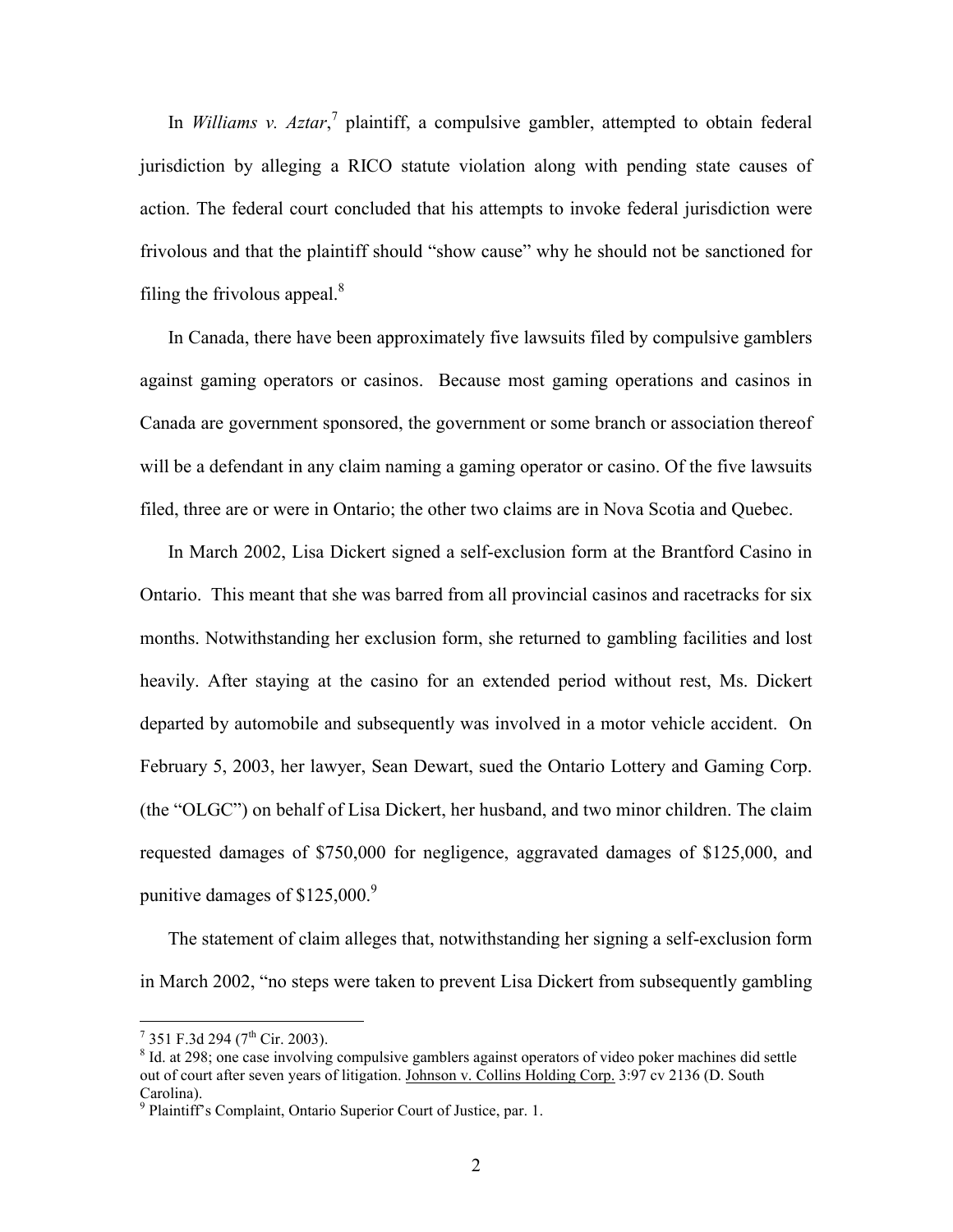at the casinos, and she was welcomed back by the staff, by name, when she broke down approximately four to six weeks after having signed the form and went back to the casinos."<sup>10</sup> Addressing the accident, the statement of claim alleges:

On August 5, 2002, following a 52-hour gambling binge at the Point Edward Casino, during which time Lisa Dickert had not slept and had not eaten properly, she drove back towards her house. She became involved in a single vehicle accident, as a result of which her vehicle was damaged beyond repair. She has not gambled since. $11$ 

The Plaintiffs further claim that:

As a consequence of the negligence of the defendant and its employees as set out above, all of the plaintiffs have suffered damages, including loss of income, loss of the investment in the restaurant franchise referred to above, loss of the family vehicle and severe psychological and emotional harm. The family unit has been fractured and the infant plaintiff's sense of security and self-esteem has been permanently harmed. $^{12}$ 

In addition, each of the plaintiffs has been deprived of the care, guidance, and companionship of the other members of the family.<sup>13</sup>

In November 2003 Ms. Dickert settled the lawsuit pursuant to a confidential settlement. It is uncertain what impact, if any, her settlement might have on pending and future litigation. Her lawyer, Sean Dewart, opined, "It's hard to say. Certainly the OLGC doesn't appear to take very effective steps to deal with problem gamblers and they're going to be held to account for that…. One settlement won't open the flood gates but if they don't get their house in order they're going to get sued."<sup>14</sup>

Ed Morgan, a University of Toronto law professor, suggested that any substantial settlement may be a significant factor in future litigation. "If it is disclosed that they

 $10$  Complaint, par. 15-17.

 $\frac{11}{11}$  Complaint, par. 18

<sup>&</sup>lt;sup>12</sup> Complaint, par. 23.

<sup>13</sup> Complaint, par. 23-24; "Gambling Addict Sues Gaming Corporation," *The Standard* (St. Catharines), July 30, 2003.

<sup>&</sup>lt;sup>14</sup> "Gambling Addict, Crown Agency Settles Suit," *Toronto Star*, Nov. 22, 2003.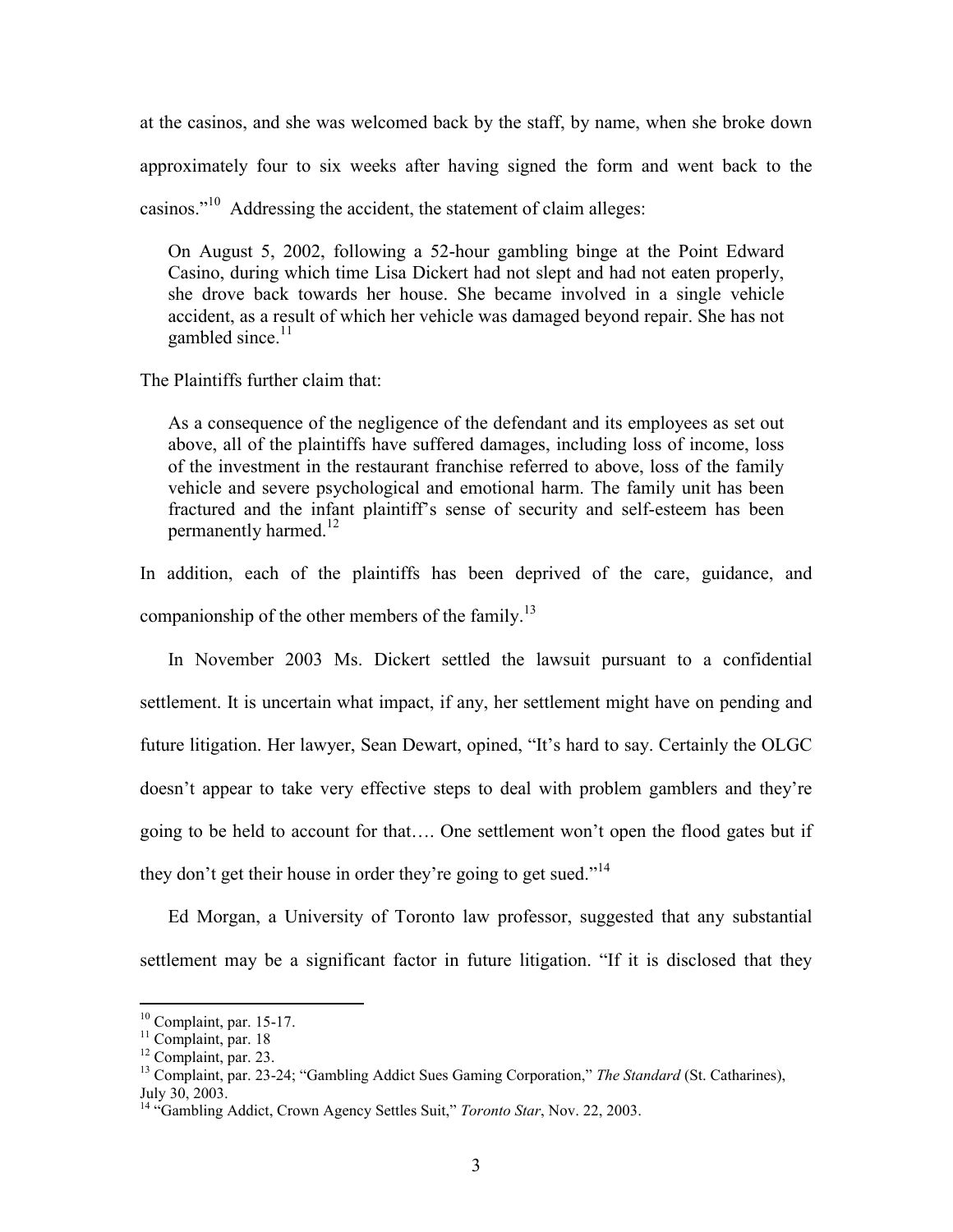settled generously, then certainly it will encourage other claimants, but not if it's seen 'as being dismissive of her claim' with only legal costs covered."<sup>15</sup>

Gabe Macaluso filed three lawsuits as a result of his compulsive gambling. Two suits were against his former employer, Hamilton Entertainment and Convention Facilities Inc., alleging wrongful termination in April 2003. He alleged that he was dismissed "while he suffered from a disability – his compulsive gambling." Just as the case was to begin before the Ontario Human Rights Commission, the matter settled in August 2004 pursuant to a confidential settlement.<sup>16</sup> When it was "leaked" that the amount was \$400,000, Macaluso again sued his former employer for "allegedly breaking the gag clause in his \$400,000 legal settlement, which he says harms his recovery from problem gambling."<sup>17</sup> His third suit was filed on October 3, 2003,<sup>18</sup> requesting alternatively \$2 million damages for negligence, \$2 million for intentional infliction of harm, \$2 million for intentional interference with economic interests, \$2 million for conspiracy, and punitive/exemplary damages of \$1 million.<sup>19</sup> The lawsuit was filed in Hamilton Superior Court against the OLGC and Falls Management Company, which operates Casino Niagara, and the Queen. His complaint alleged that he had lost roughly \$1 million by gambling at Casino Niagara<sup>20</sup> and that defendants encouraged "his progression...to" pathological gambling"<sup>21</sup> by giving him comps and allowing him "to gamble on credit at the baccarat tables in contravention of their own professed rules."<sup>22</sup> When the plaintiff

 $^{15}$  Id.

<sup>16</sup> "HECFI Settles Macaluso Suit for at Least \$350,000," *Hamilton Spectator*, Aug. 14, 2004.

<sup>17</sup> "Macaluso Suing City Over Leaked Information," *Hamilton Spectator*, Sept. 2, 2004.

<sup>18</sup> Court File No. 3-10728.

<sup>&</sup>lt;sup>19</sup> Complaint, par. 1.

 $20$  Complaint, par. 20.

 $21$  Complaint, par. 10.

 $22$  Complaint, par. 11.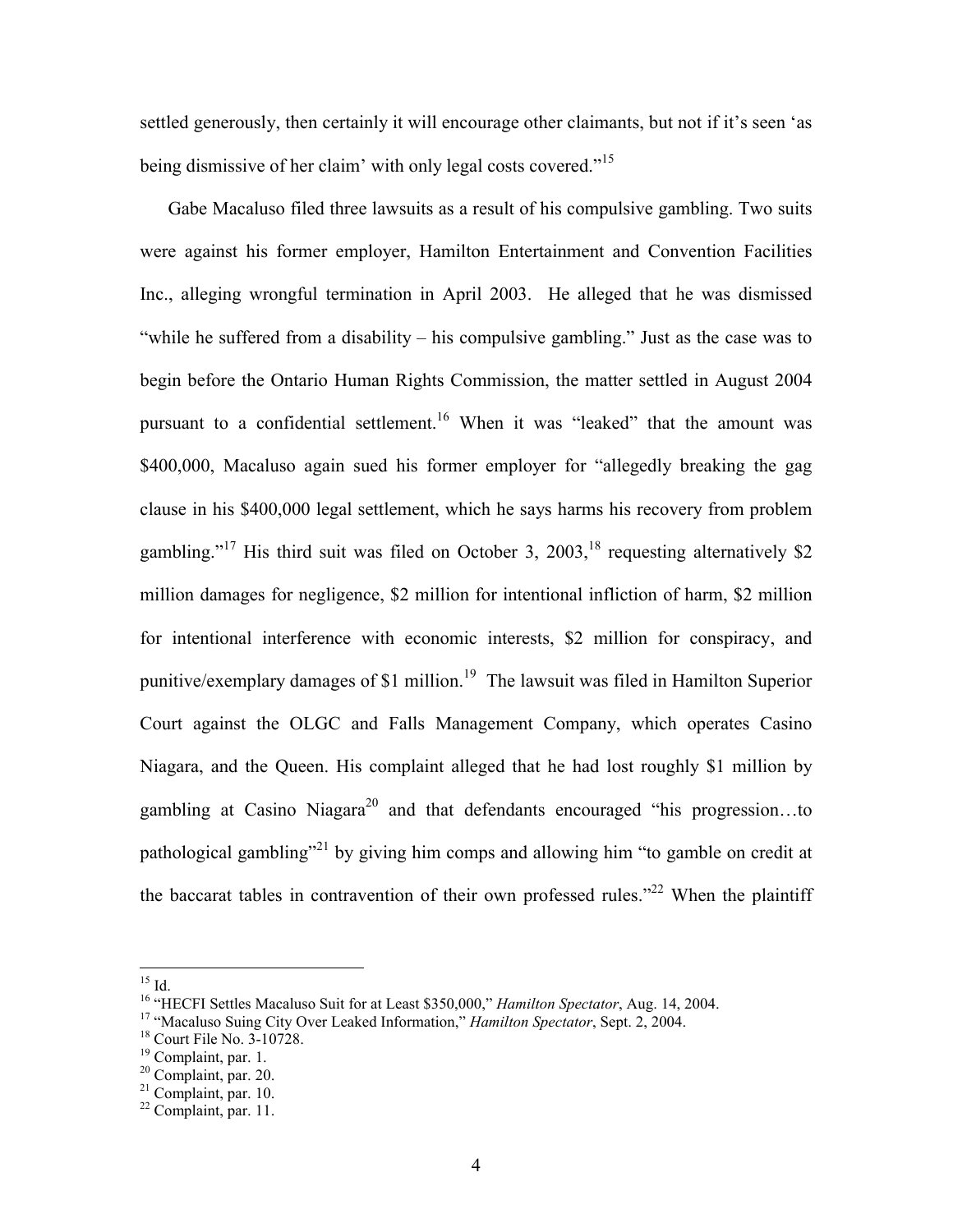"uttered suicidal words" he was barred from entering Casino Niagara.<sup>23</sup> While the plaintiff was addressing his gambling problems, Casino Niagara rescinded its prohibition and invited him to return and granted him "a new platinum card," which was given to important players.<sup>24</sup>

The third Ontario lawsuit<sup>25</sup> was filed by Constantin Digalakis and his wife on May 25, 2001, against the OLGC, the Falls Management Company, and other gaming defendants for several million dollars each. Digalakis alleged that he was allowed to return to gaming facilities even though he requested self-exclusion.<sup>26</sup> His complaint requested damages of \$1 million based on negligence, breach of contract, and breach of fiduciary duty against certain defendants. The defendants responded<sup>27</sup> and, for example, Windsor Casino Ltd. raised affirmative defenses such as: no duty of care, no fiduciary duty, no loss, release of all claims, voluntary assumption of risk, contributory negligence, and no basis for award of punitive damages. The matter is now in discovery and settlement is a viable possibility.

While each of the above referenced cases have been brought as a result of casino operators allegedly failing to properly contend with problem gambling, they do not address the Video Lottery Terminals ("VLTs"). VLTs are of no significance in the Ontario anti-gambling litigation because they are prohibited in Ontario<sup>28</sup>; however, VLTs are the significant factor in two lawsuits that seek class action status in Nova Scotia and

 $23$  Complaint, par. 12-13.

 $^{24}$  Complaint, par. 14-17; "Former Copps Coliseum Executive to Sue Ontario Government for Gambling Addiction," *Portage Daily Graphic*, Aug. 20, 2003.

<sup>25</sup> 01-CV-211503.

 $26$  Complaint, par. 18-30.

<sup>&</sup>lt;sup>27</sup> Statement of Defense, Falls Management Company, Nov. 14, 2001.

<sup>&</sup>lt;sup>28</sup> Ontario does have slot machines. For an excellent analysis of the distinction between VLTs and slots, see Eugene Martin Christiansen, "Central Systems for Machine Gaming: A Good Policy?" Oct. 3, 2003. www.cca-i.com.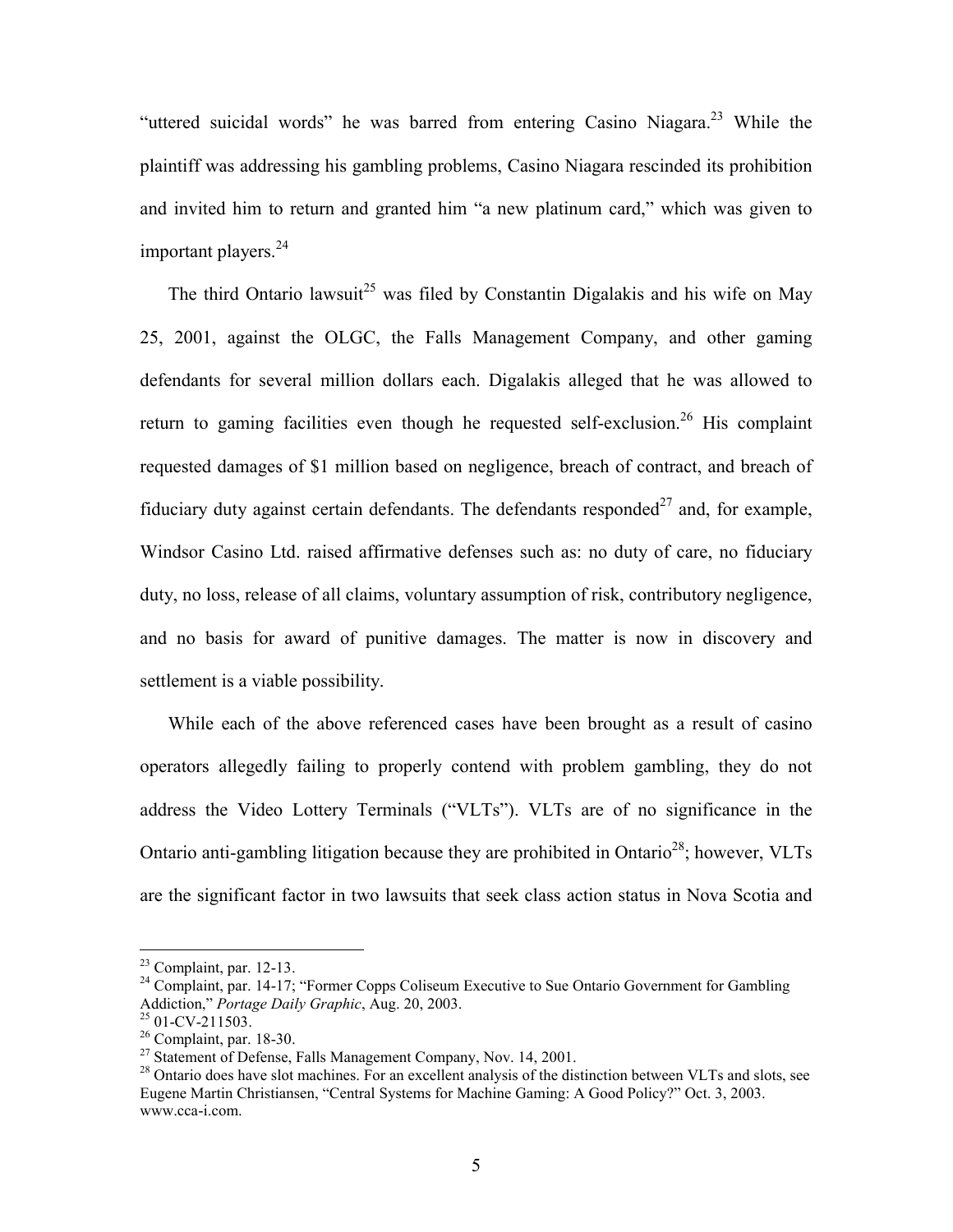Quebec. Whereas settlement in the Ontario lawsuits might be of minor hardship to defendants, a class action award could have serious repercussions. Furthermore, unlike the three Ontario litigants, the Nova Scotia and Quebec plaintiffs are suing primarily for non-pecuniary reasons.

Bernard Walsh is suing the Nova Scotia government (Nova Scotia Gaming Corp. and the Nova Scotia Alcohol and Gaming Authority) and the Atlantic Lottery Corp. His lawyer, Dick Murtha, has requested class action status on behalf of all gambling addicts in Nova Scotia. He is seeking general damages, special damages, costs of future care and punitive damages, but claims "his main goal is to get the machines out of the province."<sup>29</sup> In his lawsuit filed September 21, 2004, his statement of claim alleges the defendants introduced and regulated VLT gaming "in a negligent manner" and breached its fiduciary duty to residents of Nova Scotia<sup>30</sup> and "ought to have known of the potential dangers and damages to individuals.<sup>331</sup> It also argues VLTs are "an inherently dangerous product ... by virtue of the fact that their ordinary use has led to addictive and/or problem gambling. VLTs should be viewed as an extraordinary peril."<sup>32</sup>

The Complaint further alleges that VLTs

were released onto the public with no warnings as to their addictive qualities. This duty to warn is increased by virtue of the fact that VLTs do not present the individual player with an obvious danger as to the possibility of addictive game play. As such, the reasonable and prudent player would not be aware of the risk he was being subject to.  $33<sup>33</sup>$ 

<sup>29</sup> "Suit Aims to Kill VLTs; Anti-gambling Crusader Says N.S. Must Pay for Ruined Lives," *Halifax Herald Ltd*., Sept. 22, 2004.

<sup>&</sup>lt;sup>30</sup> Case S.H. 199763, Supreme Court of Nova Scotia, par. 10, 15.

 $31$  Id. par. 11.

 $32$  Id. par. 24.

<sup>33</sup> Id. par. 23.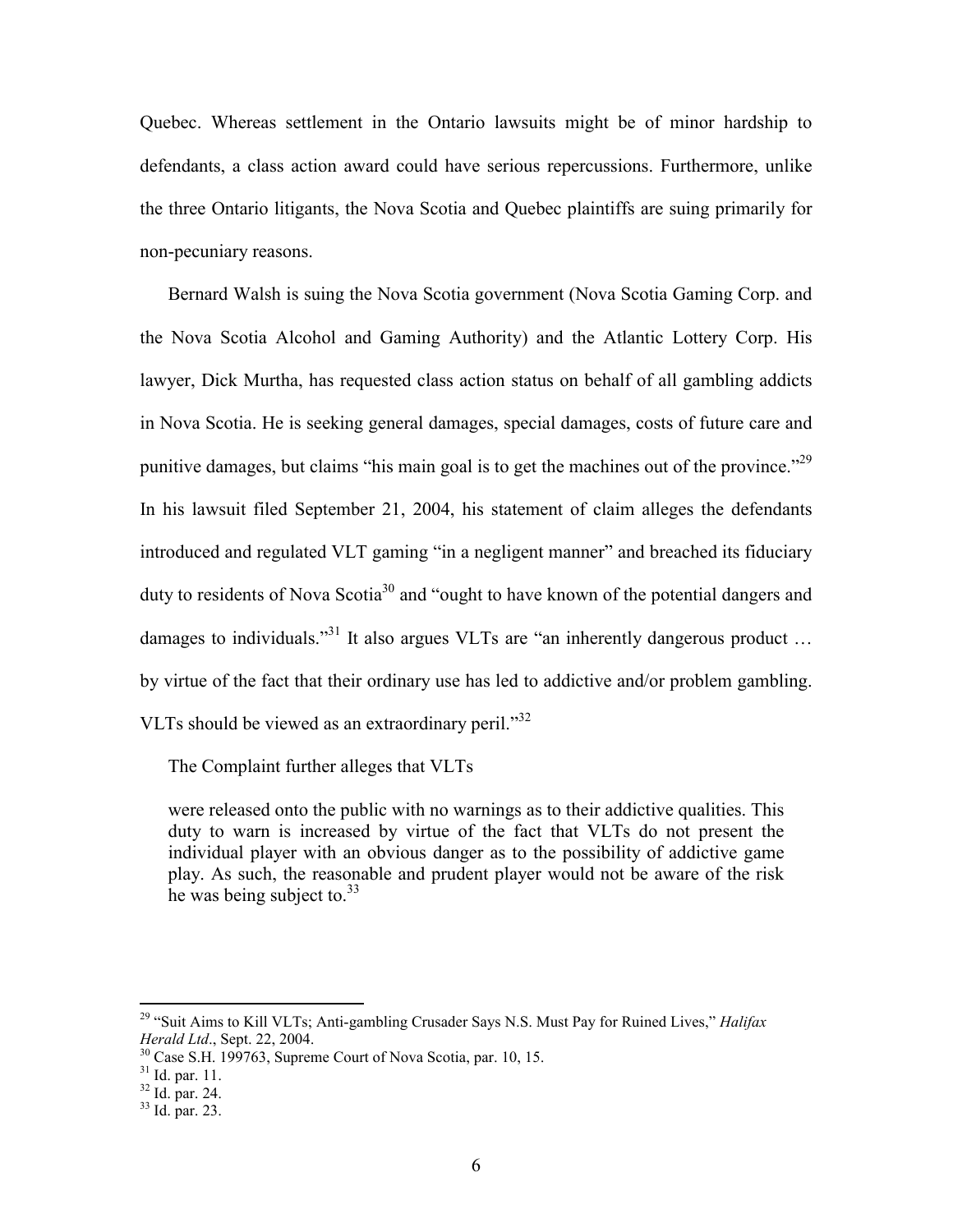Walsh claims "roughly 100 people" have committed themselves to join the class action suit if it is approved. $34$ 

The most significant lawsuit is the class action litigation in Quebec initiated on May 18, 2001,<sup>35</sup> by Jean Brochu against Loto-Quebec. Brochu, a lawyer, had embezzled \$50,000 from his employer and he blamed the VLTs for his addiction. Unlike other litigants, Brochu received about \$150,000 "in provincial court funding."<sup>36</sup> On May 6, 2002, the Quebec Court authorized a \$700 million class action (money damages of \$578 million and \$119 million exemplary). The suit may include "any person who, since June 1993, became a compulsive gambler by using video lottery terminals that were put at their disposal and kept in clubs, bars and other public sites by Loto-Ouebec." $37$ 

| <b>Individual Cost</b> | <b>Description</b>                             | Claim         |
|------------------------|------------------------------------------------|---------------|
| \$2,800                | Cost of Individual Therapy (30 days)           | \$333,200,000 |
| \$500                  | Psychological Follow-up                        | \$59,500,000  |
| \$500                  | Fees for Medical Expertise                     | \$59,500,000  |
| \$963                  | Loss of Salary during Treatment                | \$114,597,000 |
|                        | $(\$7/hr * 32hrs/wk * 4.3 wks)$                |               |
| \$100                  | Misc. Expenses (parking, transportation, etc.) | \$11,900,000  |
| \$4,863                | <b>Total</b>                                   | \$578,697,000 |

The breakdown for damages of  $$578$  million is as follows:<sup>38</sup>

The exemplary damages of \$119 million would create a foundation for research and treatment of VLT compulsive gamblers.<sup>39</sup>

<sup>34</sup> "Lifelong Gambler Calls VLT Lawsuit a Long Shot," *Halifax Daily News*, Sept. 27, 2004.

<sup>&</sup>lt;sup>35</sup> No. 200-06-000017-015.

<sup>36</sup> www.canadianlawyermag.com, Feb. 2002 at 12; Fonds d'aide aux recours collectifs. Additional funding was allowed for the payment of expert testimony; telephone interview with Roger Garneau, attorney for Brochu, Jan. 20, 2005.

 $37$  Judgment, par. 1; On February 21, 2003, the Quebec Court of Appeal rejected Loto-Quebec's attempt to contest the \$119 million sought as exemplary damages.

<sup>38</sup> http://www.vivaconsulting.com/newsflasharchive.html.

 $39$  Id.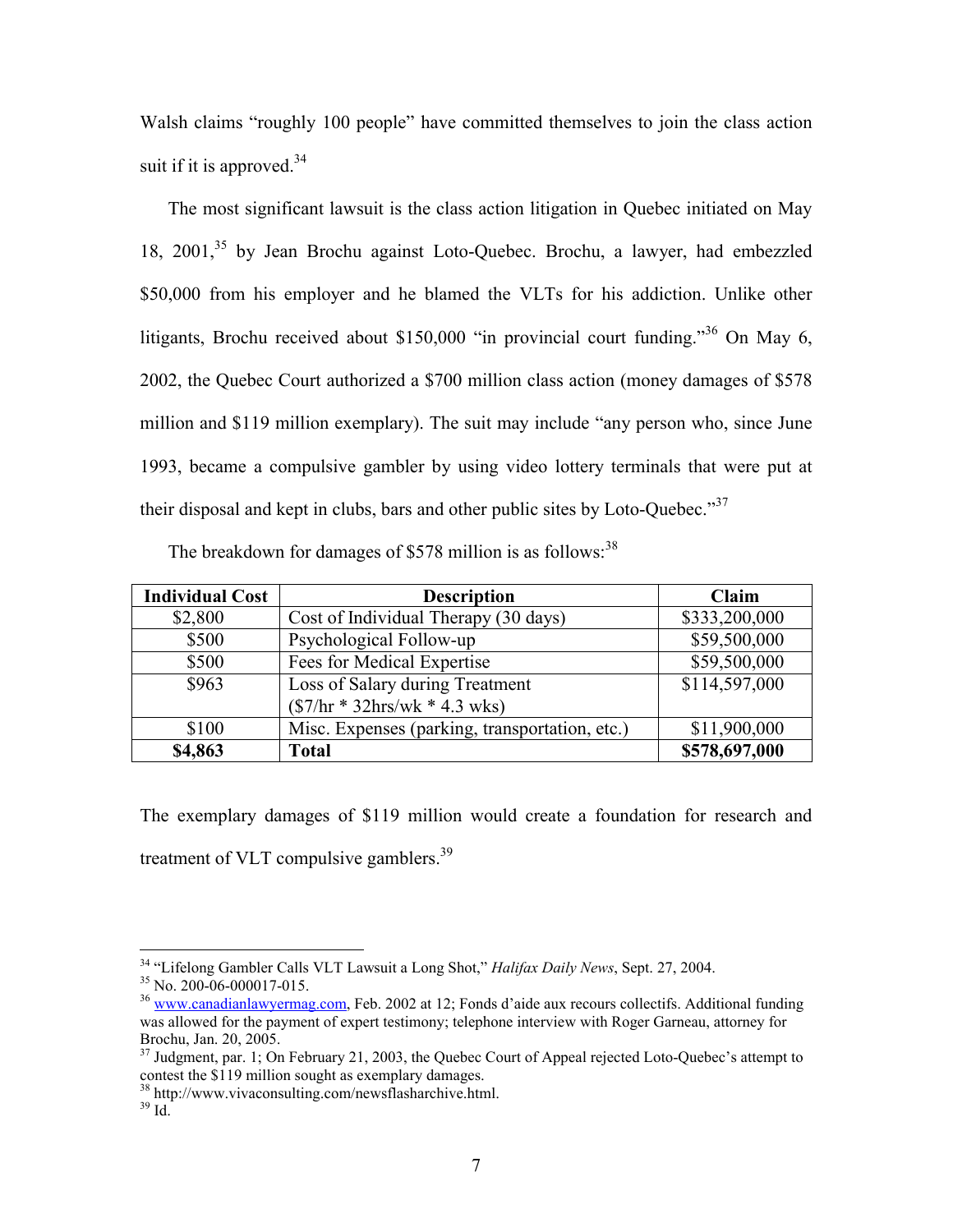More than 460 individuals have indicated an interest in joining the class which could rise to approximately 25,000 to 50,000 of the province's estimated 125,000 compulsive gamblers.<sup>40</sup> The plaintiffs basically allege Loto-Ouebec knew or should have known that the VLTs it managed were dangerous because they created a pathological dependency. The judge in authorizing the class action noted that approximately 95 percent of Quebec's compulsive gamblers played VLTs.<sup>41</sup> He also ordered publication of class action notices in both French and English newspapers throughout the province of Quebec.<sup>42</sup> One major issue is whether messages on the machines, such as "play with moderation," were an inducement rather than a warning.<sup>43</sup>

There has been considerable discovery and the matter, according to its chief advocate, will be proceeding to trial in February, 2007 and should take six months. The plaintiffs' law firm will also be utilizing the expertise of Claire L'Heureux Dube, who retired in 2002 from the Supreme Court of Canada. She will be a consultant and of counsel in the class action suit.<sup>44</sup> Former Judge of the Superior and Appellate Court of Quebec, Jacques Philippon, will also be assisting plaintiffs. Loto-Quebec is seeking to add two manufacturers of gaming equipment as defendants, claiming it was their responsibility to install various warning devices.<sup>45</sup> The plaintiffs are not seeking recovery of gambling losses.

<sup>40</sup> "Video Lottery Suicide," *Montreal Gazette*, Dec. 10, 2001; "If successful each [plaintiff] could receive compensation ranging from \$5,000 to \$50,000 lawyers estimate." The number of Quebec compulsive gamblers may be closer to 160,000; telephone interview with Roger Garneau, supra n. 35.  $41$  Judgment, par. 65.

 $42 \text{ Judgment, par. } 107, 117.$ 

<sup>43</sup> "Warning about gambling message: Entices VLT use, critics tell court," *Montreal Gazette*, April 20, 2002; "Adding insult to injury, the messages were once displayed on VLT screens only when the devices weren't being used by gamblers."

<sup>44</sup> http://www.vivaconsulting.com/newsflasharchive.html.

<sup>&</sup>lt;sup>45</sup> Id. WMS Gaming Inc. (Chicago, Illinois), Spielo Manufacturing Inc. (New Brunswick) as well as Video Lottery Consultants Inc. (Montana, USA).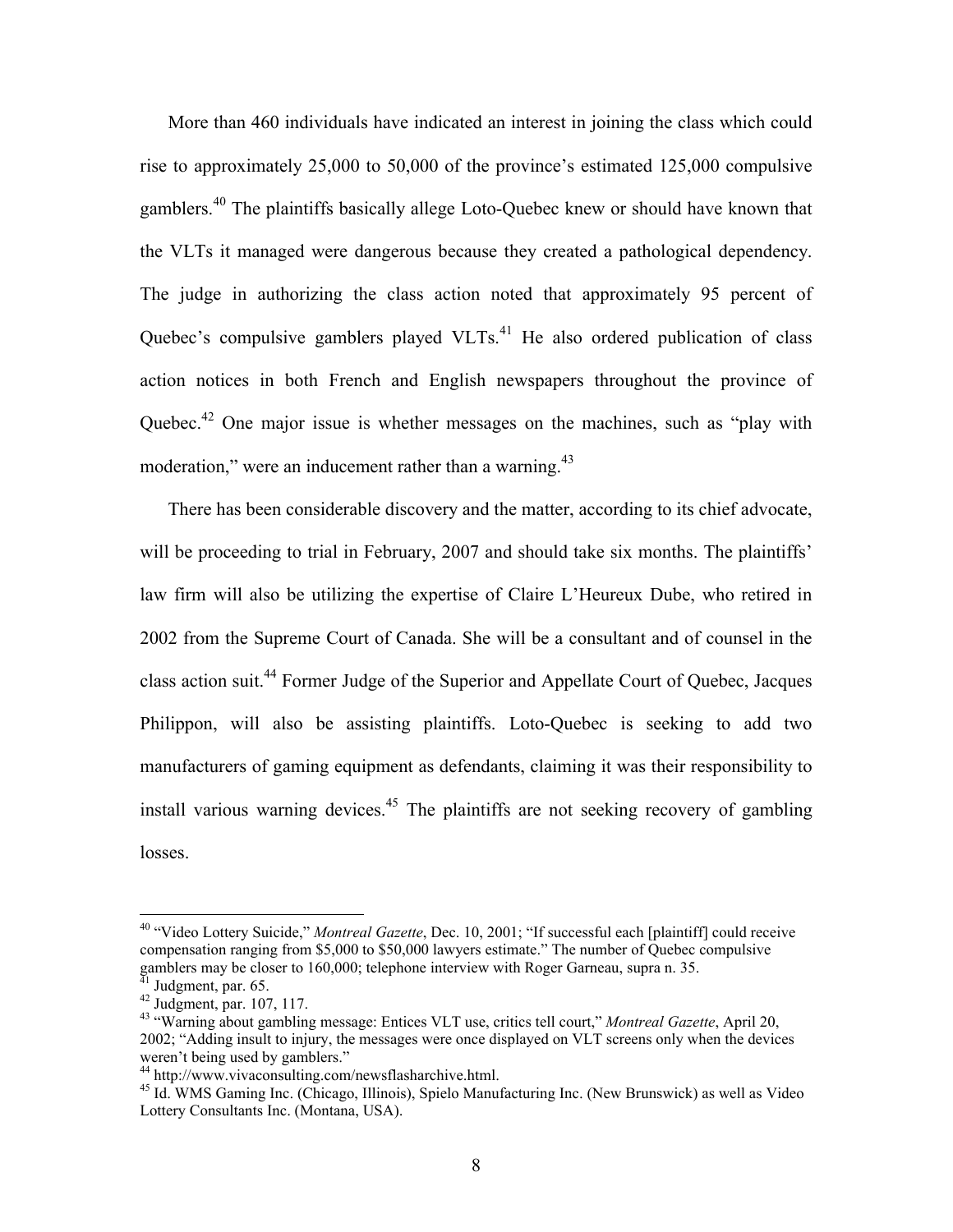When VLTs had become popular in Quebec, organized crime "had hidden ownership links to a Quebec City VLT emporium," and VLT licenses were given to "politically connected" individuals. It was possible to have 35 VLTs at an establishment, instead of the legal limit of 5; VLT revenues have become magnets for loan sharking; and VLTs were "far more accessible" in poor Quebec neighborhoods.<sup>46</sup>

Should the Brochu matter be resolved on favorable terms to the plaintiffs, it will likely encourage similar activity throughout the Canadian provinces. In Alberta, for example:

Edmonton-area gambling foes are betting that if a lawsuit being brought by compulsive gamblers against Loto-Quebec is successful, it could be repeated in Alberta…. "I'm sure there are a number of people who are going to be watching the case in Quebec with interest. Perhaps if there's some headway in Quebec there may be some action taken here. One would wish them well."<sup>47</sup>

One other unusual case is the criminal prosecution of Boyd Dulmage of Ontario for

embezzling \$91,000 to support his gambling habit. The judge ordered him to repay the

money, perform community service, and remain on probation.<sup>48</sup> There was no jail time

since the Ontario Justice concluded:

 $\overline{a}$ 

"the Canadian public benefits from gambling on a large scale now," said Ontario Court Justice Paul Belanger, who noted that more gambling addictions are the inevitable consequence. "The federal, provincial and, to some extent, municipal governments must share some of the responsibility for creating people who fall prey to this addiction…. The responsibility for creating the proverbial monster should be shared."

<sup>46</sup> *VLT Gambling in Alberta: A Preliminary Analysis* (2004) at 53.

<sup>47</sup> "Local Gambling Foes Eye Quebec Suit," *Edmonton Sun*, May 22, 2001.

<sup>&</sup>lt;sup>48</sup> "Gamblers will 'rely on' ruling to avoid jail: Crown fears flood of cases after judge decides government is partly to blame for addicted gambler's criminal actions, *Ottawa Citizen*, July 6, 2003.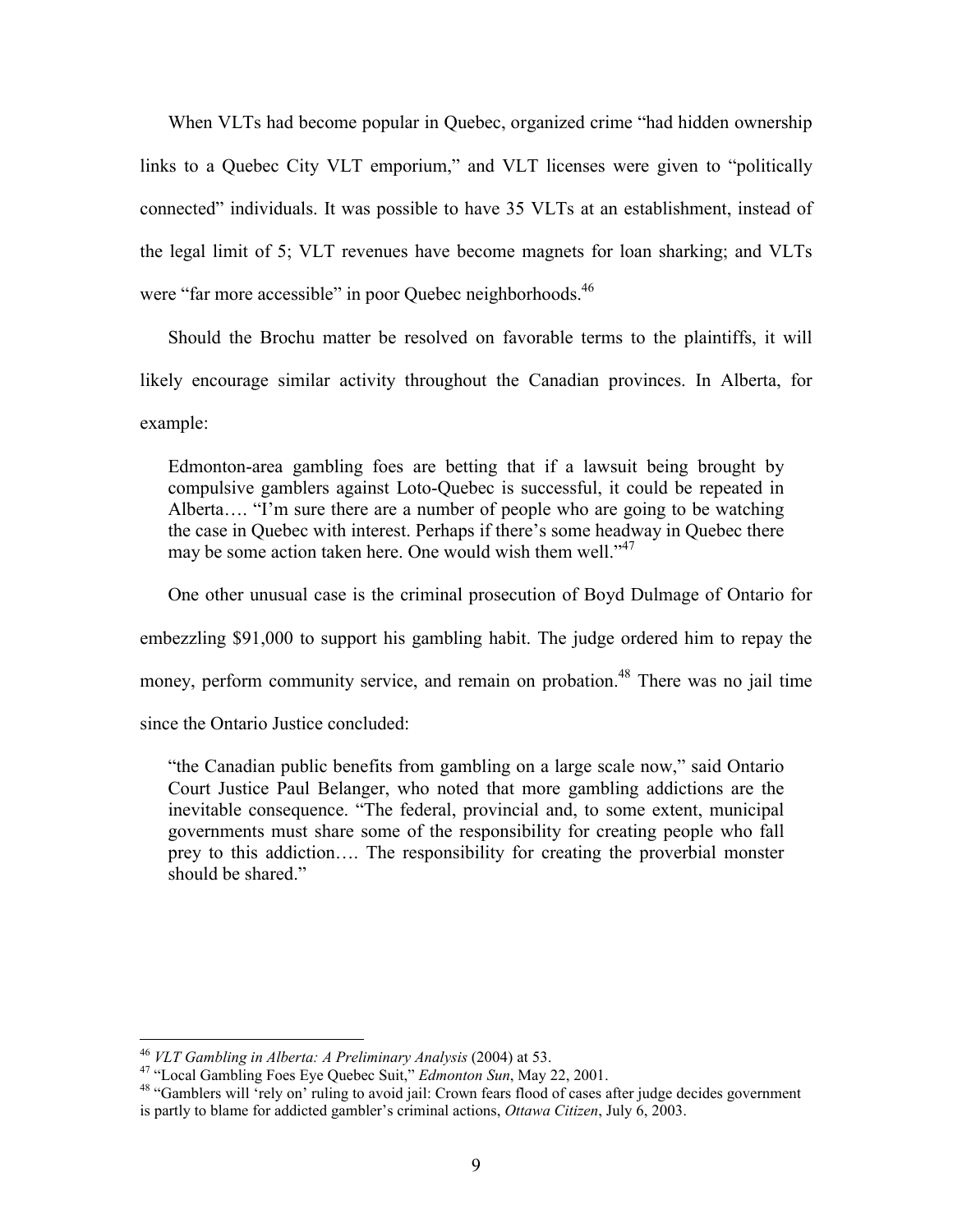The Crown attorney had requested 12 to 18 months incarceration.<sup>49</sup> Jean Brochu, in addition to escaping jail time, "was able to keep his job because his illness was recognized by the court."<sup>50</sup> It should be noted, however, that the recognition of compulsive gambling as an illness is a legal one; it is not a medical recognition.

It is apparent in Canada that compulsive gambling, or problem gambling, is a serious problem. The rate of compulsive gambling is on the rise, as is the presence of VLTs and gambling opportunities. Despite the apparent increase in compulsive gambling, and the legal recognition of problem gambling as an illness by the courts, the Canadian government and the respective provincial governments are doing little to address the issue. Gambling in Canada is a cash cow for the governments, "a way to extract billion of tax dollars from Canadians with nary a peep of protest."<sup>51</sup> While other forms of detrimental activity are restricted with respect to their advertising, examples being tobacco and alcohol, the state invests heavily in the advertising of lotteries and casinos, despite the astronomical odds of winning. The result is billions of dollars in revenue. In 2003, revenue for the Canadian government from government run lotteries, VLTs and casinos reached \$11.8 billion , \$6.5 billion of that being profit. In comparison, the GST, which most people outwardly appear to oppose, generates \$29 billion.<sup>52</sup>

Despite the massive amounts of revenue generated from gambling, the government spends little on the issue of compulsive or problem gambling. Statistics Canada, in a study released in 2003, has estimated that 1.2 million adult Canadians are at risk of compulsive gambling, or have already developed betting troubles. Of those, 120,000

<sup>&</sup>lt;sup>49</sup> "Confessions of a gambler: Boyd Dulmage's betting 'habit' cost him everything he had—and then some," *Ottawa Citizen*, Feb. 22, 2004.

<sup>50</sup> "Lawyer Seeks Suit Over Video Lotteries," *Calgary Herald*, May 20, 2001.

<sup>51</sup> Andre Picard, "Canada has a gambling problem" *The Globe and Mail* (6 January, 2005) A17. <sup>52</sup> *Id*.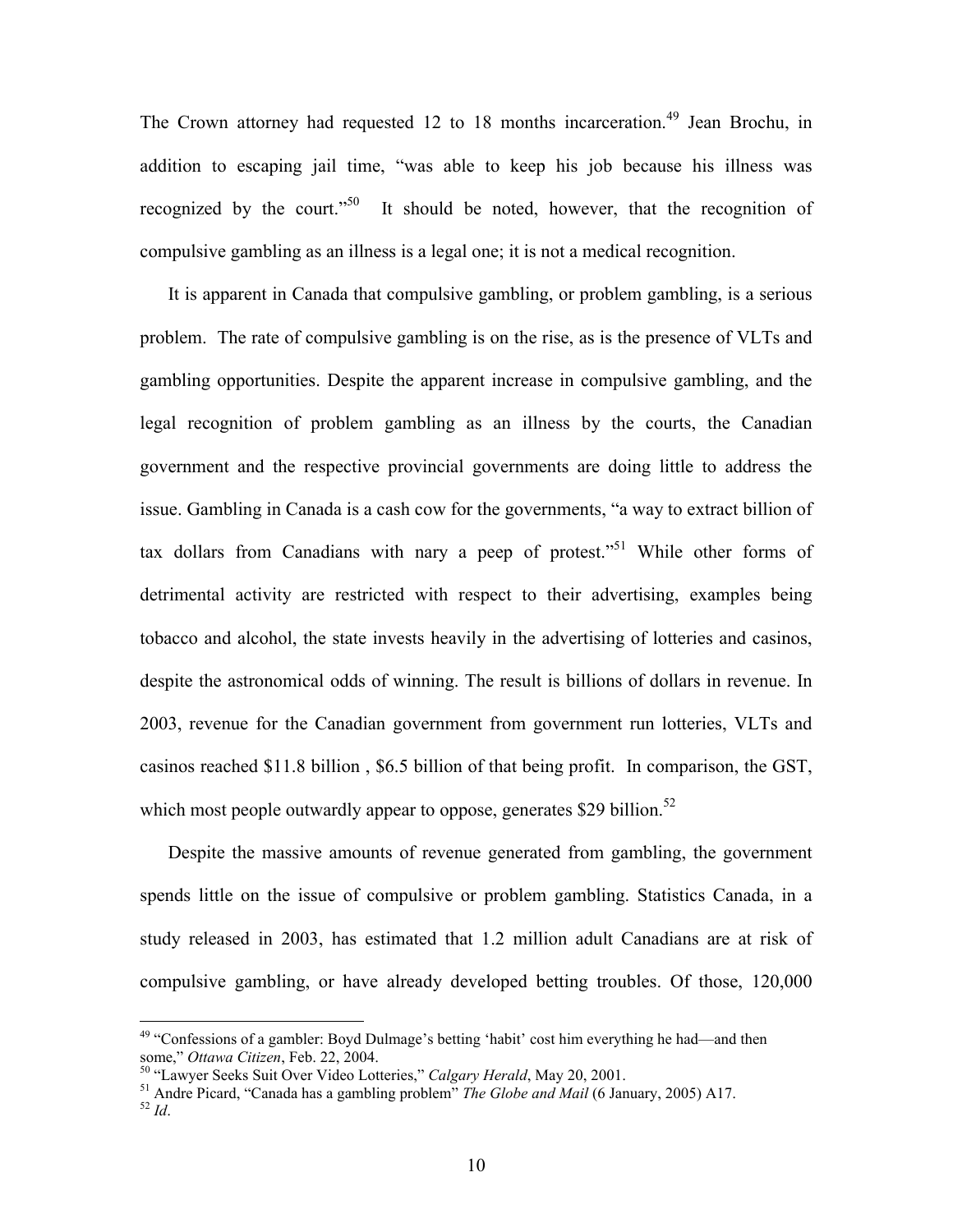people have financial or social problems, are depressed, or are alcoholics. 18 per cent said they had considered killing themselves in the year before the survey – six times the number of non-problem gamblers who said the same.<sup>53</sup> Although statistics demand that attention be paid to this problem, very little is spent by the government. In Ontario in 2003, the total gambling expenditure by Ontario residents was estimated to be over \$4 billion<sup>54</sup>, yet only 0.7 per cent of this, only \$36 million, was spent by the Ontario government on problem gambling prevention, treatment and research.<sup>55</sup> The small amount of money spent by the government on problem gambling is more distressing when one considers that problem gamblers are responsible for roughly 36 per cent of the revenue earned from all gambling in the province. Considering that the \$36 million spent by the government represents only 2.6 per cent of the \$1.41 billion spent by problem gamblers, there is clearly a need for a more dedicated approach to problem gambling by the province.<sup>56</sup> One must remember that these are the numbers from a province that does not allow VLTs, and still the numbers are high. Where VLTs are permitted, the numbers grow disproportionately to the detriment of compulsive gamblers.

Although provincial governments do currently take action with respect to problem gambling, it is clear that these actions are not strong enough. If the government continues to benefit from gaming the way it currently does, it needs to maximize its efforts to diminish the adverse effects resulting from problem gambling. In order to effectively deal with the issue of problem gambling, the government should increase the funds spent on

<sup>53</sup> "Study labels VLTs as 'crack cocaine' of gambling scene" *The Guardian* (13 December 2003) A11. <sup>54</sup> Robert Williams and Robert Wood, "The Demographic Sources of Ontario Gaming Revenue" prepared for the Ontario Problem Gambling Research institute, June 23, 2004, pg. 24, available online at *<http://www.gamblingresearch.org/download.sz/078%20PDF%20Final%20report%20-*

*<sup>%20</sup>posted%20version.pdf?docid=6117>*.

<sup>55</sup> *Id*. at 45.

<sup>56</sup> *Ibid*.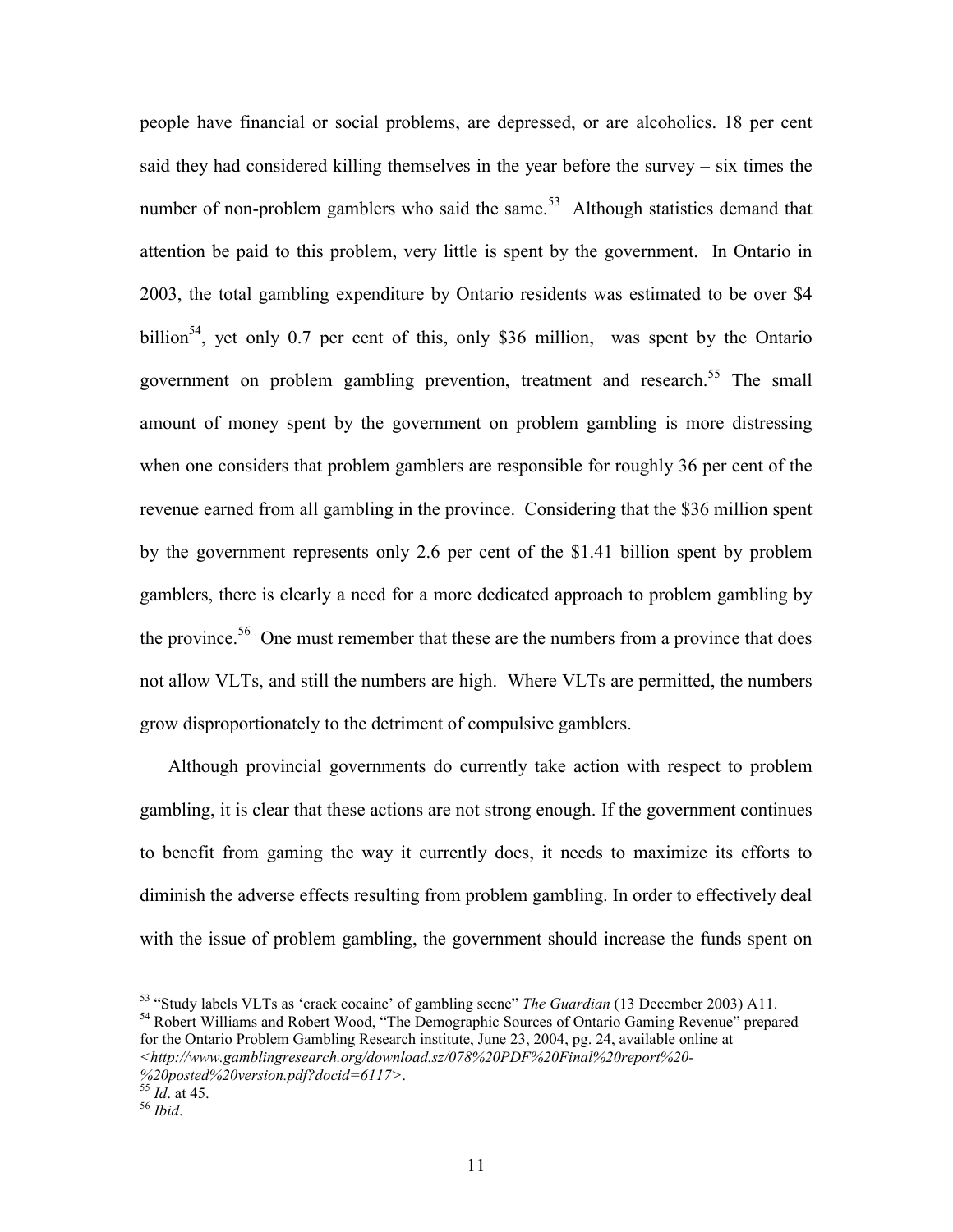problem gambling and the respective manner in which funds are allocated. This may be difficult for any government, like Ontario's, whose coffers benefit so greatly from gambling revenue. It would mean diminishing the profit generated from gambling in an effort to help control those who create the revenue. A tenuous position to take, one which the government has to date been unwilling to support because the economic benefits of gaming have offset the social and economic costs – this in itself a difficult argument to swallow.

The courts in Canada may unwittingly provide a solution to the government's failing to adequately address problem gambling. Where the government has failed to provide for problem gambling, ignoring the social costs, the class action claims previously discussed may ensure that the issue is no longer ignored or diminished. Any orders made to the benefit of the plaintiff would result in serious cuts to the revenues generated by the government. By forcing the hand of the government in this manner, the courts are also effectively enticing the government to provide better programs for problem gambling through their positive treatment of class actions claims.

Canada seems to have the dubious distinction of having a higher proportion of serious compulsive gambling lawsuits proceeding to trial than other jurisdictions. Should the class action lawsuits previously discussed succeed at trial, such successes may spur similar litigation throughout the provinces and territories, as well as other countries like Australia that often look to Canadian law as relevant. Canada has an opportunity to set the standard on the issue of problem gambling, and as such it must ensure that despite the revenue generated from gambling, proper treatment is available, and that research is supported in this field. The courts' response to problem gambling, as well as the growing